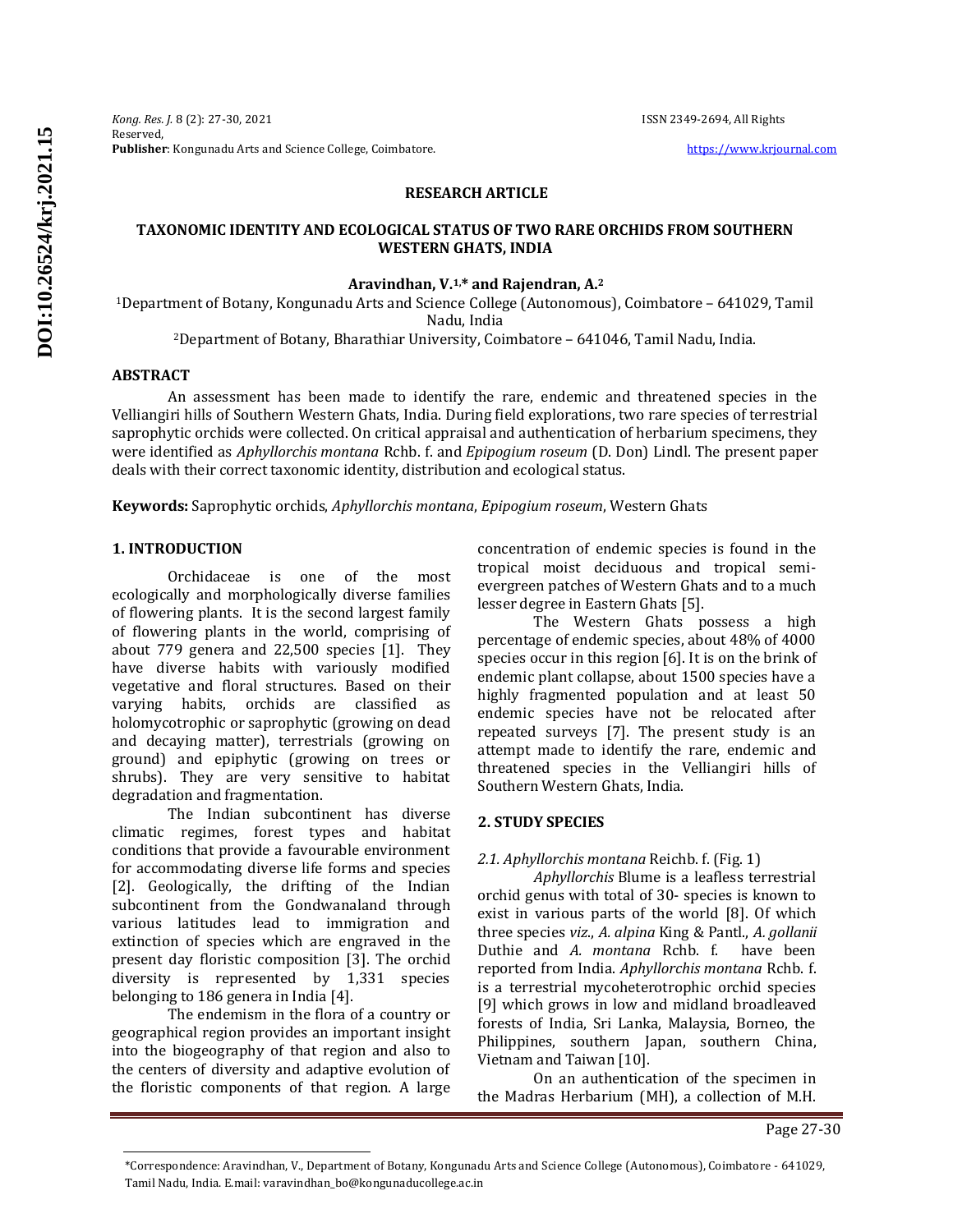Lawson from Nilgiris (South India) and of C.A. Barber from Cadamonay, Mysore (South India), both of which have misidentified as *Pogonia carinata* Lindl. are actually *Aphyllorchis prainii*  Hook. f. Similarly a collections of E. Vajravelu from silent valley (Kerala), A.N. Henry from Kanyakumari (Tamil Nadu) and S.R. Srinivasan from Ramanathapuram (Tamil Nadu), all of which have wrongly been identified as *A. prainii* Hook. f. The species *A. prainii* Hook. f. is very much allied to *A. montana* of Sikkim and Ceylon (which are possibly different species), differing in the winged claw of the lip [11].

The species *A. montana* Rchb. f. was also reported by P.C. Radhakrishnan from Ramanathapuram (Tamil Nadu), G.R. Rao from Karnataka and A. Nageswara Rao from Andhra Pradesh. The present collection revealed that the species was recollected from the Coimbatore district after 1921 which forms its extending distribution. The species is categorized as a *Data deficient* orchid of conservation concern in India and is enlisted in the RET plant list of India [12,13, 14].



**Fig. 1.** *Aphyllorchis montana* **Reichb. f.**

## *2.2. Epipogium roseum* (D. Don) Lindl. (Fig. 2)

The genus *Epipogium* S. Gmelin *ex* Bork. is a curious leafless mycotrophs orchid widely distributed in temperate regions of Europe and Asia and also in tropical Africa [15]. It is represented by 2 – 5 species preponderance in tropical regions of the world [16]. On critical examination and authentication of herbarium at MH, Botanical Survey of India, Coimbatore, the collected species were identified as *Epipogium roseum* (D. Don) Lindl. and is poorly represented in MH. The locality from where this saprophytic

orchid has been collected of dense semi-evergreen forest and only five individuals could be spotted.

A scrutiny of literature and specimens in the herbarium revealed that the species *E. roseum* (D. Don) Lindl. hitherto not recollected/ reported after the collection of C.E.C. Fischer in the year 1927 from the Bolampatti hills, Coimbatore district. About a century, the present collection from the Velliangiri hills in the Southern Western Ghats of Coimbatore district form its rediscovery. Hajra [17] reported it to be threatened and Henry et al [18] stated as rare plant.



**Fig. 2.** *Epipogium roseum* **(D. Don) Lindl.**

## **3. TAXONOMIC IDENTITY, DISTRIBUTION AND ECOLOGICAL STATUS**

*3.1. Aphyllorchis montana* Reichb. f. in Linnea 41: 57. 1876; Hook. f., Fl. Brit. India 6: 116. 1890; King & Pantl. in Ann. Roy. Bot. Gard. (Calcutta) 8: t. 349. 1898; C.E.C. Fischer in Gamble, Fl. Madras 3: 1019. 1957 (repr. ed.). *A. prainii* Hook. f., Fl. Brit. India 6: 117. 1890 & in Hooker's Icon. Pl. t. 2192. 1894; Vajravelu & Rathakrishnan in Bull. Bot. Surv. India 10 (1): 99. 1968; Joseph, Orchids Nilgiris 15. 1982.

Saprophytic, leafless, achlorophyllous, erect herb of 40-60 cm long. Rhizome short,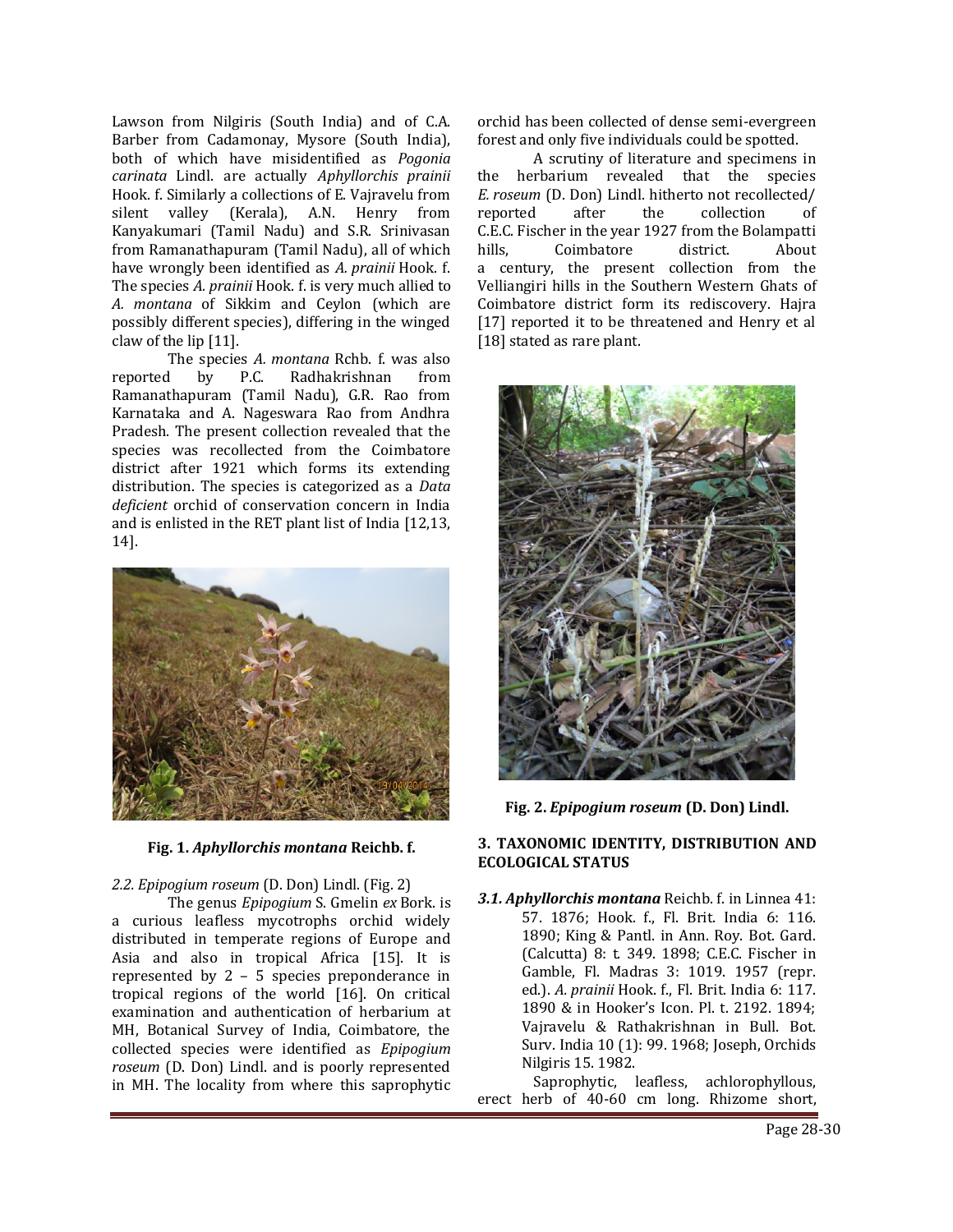creeping; roots spreading, stout, tuberous, branched, 3-8 cm long. Stem with many membranous sheaths; proximal sheaths tubular, 0.5-2 cm; sterile bracts 1-1.5 cm. Inflorescence terminal, in lax raceme, elongate, 20-30 cm long. Bracts 1.3-1.5 cm long, much shorter than pedicel and ovary, linear-lanceolate, acuminate, recurved. Flowers spreading, yellow with pinkish margin, pedicellate, bracteates, 3-3.5 cm long. Sepals  $\pm$  1 cm long, linear-oblong, acute, 3-nerved; dorsal one concave. Petals slightly shorter but broader than sepals, oblong, rounded at apex, 3-nerved. Lip shorter but broader than sepals and petals, ovate, concave, narrowed towards the obtuse apex; side lobes rounded; claw with 2 short, erect, parallel, triangular, acute wings facing towards the column. Column about 6 mm long. Ovary with the short pedicel, 2.4 cm long, slightly curved. Fruits not known.

*Flowering & Fruiting*: June – September

*Habitat*: Found in grasslands and semi-evergreen forests.

*Ecological status*: Rare in habitat at an altitude of 1600 m.

*Distribution*: India, Sri Lanka, Malaysia, Borneo, the Philippines, Japan, and Taiwan.

- *Specimen examined*: Tamil Nadu: Velliangiri hills, V. Aravindhan 8213 (23.06.2012); Ramanathapuram, S.R. Srinivasan 65990 (22.07.1980); Kanyakumari, A.N. Henry 100446 (03.08.1977); Ramanathapuram, P.C. Radhakrishnan 50720 (18.08.1967). Andhra Pradesh: A. Nageswara Rao 65078 (28.06.1986).
- *3.2. Epipogium roseum* (D. Don) Lindl. in J. Proc. Linn. Soc. Bot. 1: 177. 1857; Seidenf. in Dansk. Bot. 32 (2): 171. 1978. *Limodorum roseum* D. Don, Prodr. Fl. Nep. 30. 1825. *Galera nutans* Bl. Bijr. 416. t. 3. 1825. *Epipogium nutans* Reichb. f. in Bonplandia 5: 36. 1836. *Podananthera pallida* Wight, Ic. t. 1759. 1851; Hook. f. Fl. Brit. India 6: 124. 1890; Fischer in Gamble, Fl. Pres. Madras 3: 1021. 1957 (repr. ed.). Ansari and Diwakar in J. Econ. Taxon. Bot. Addl. Ser. 11: 127. 1995.

Saprophytic, unbranched leafless, tuberous herb, 50-60 cm high; tubers oblongovoid, globose or ellipsoid, 5-6 cm, brownishblack. Stems straw-coloured, hollow, often sheathed; sheath 5-7, inflated,  $0.8-1 \times 0.5-0.6$  cm, truncate. Inflorescence a raceme, 20-25 cm long. Flowers 30-45, in terminal, usually white often flushed with pink, pendulous with prominent ovary; bracts large, oblong-lanceolate, ca.1.5×0.5, membranous, acute at apex. Sepals and petals subequal, free, narrow, 1-1.3 cm long, adhering to linear; lip entire,  $1-1.5 \times 0.5-0.6$  cm, ovate, trilobed, concave with erect side margins and short apiculum having a small dorsal oblong swelling on it, margin irregularly erose beyond the base, 2- crested lamellae one on each side of the median nerve. Spur seroliform, 0.2-0.5 cm long, adhering to ovary, disk with two glandular ridges; anther thick, dorsally 2-celled. Ovary 1-1.2 cm long, swollen. Pollinia 2, each with a long and filiform caudicle.

*Flowering & Fruiting*: April – July.

*Habitat*: Found in semi-evergreen forest and growing in dead and decaying, shady places.

*Ecological status*: Rare in habitat at an altitude of 1400 m.

*Distribution*: West Africa, Indo-Malaysia.

*Specimen Examined*: India: Anamalai Hills, Coimbatore district (C.A. Barber – 29.04.1903

MH: 50727); Bolampatti Hills, Coimbatore district (C.E.C. Fischer – 09.01.1927 – MH: 50724); Yanaikundhi Shola, Coimbatore district (J. Joseph – 29.01.1962 – MH: 51044); Ouchterlong Valley, Nilgiri district (J.L. Ellis – 29.01.1971 MH: 51056); Nilgiri West slopes (V. Chitra – 02.03.1976 – MH: 51068). Velliangiri Hills, Coimbatore district, (V. Aravindhan, 21.07.2012 – MH: 173550).

# **REFERENCES**

- 1. Mabberley, D.J. (2008). Mabberley's plantbook: a portable dictionary of plants, their classification and uses.  $3<sup>rd</sup>$  edition (revised), Cambridge University Press, Cambridge, XVIII, 1021.
- 2. Jalal, J.S. and Jayanthi, J. (2012). Endemic orchids of Peninsular India: a review. *J. Threat. Taxa* 4(15): 3415-3425.
- 3. Axelrod, D.I. (1971). Plate tectonics in relation to the history of angiosperm vegetation in India. Birbal Sahni Institute Paleobotany Special Publication, 1: 5-18.